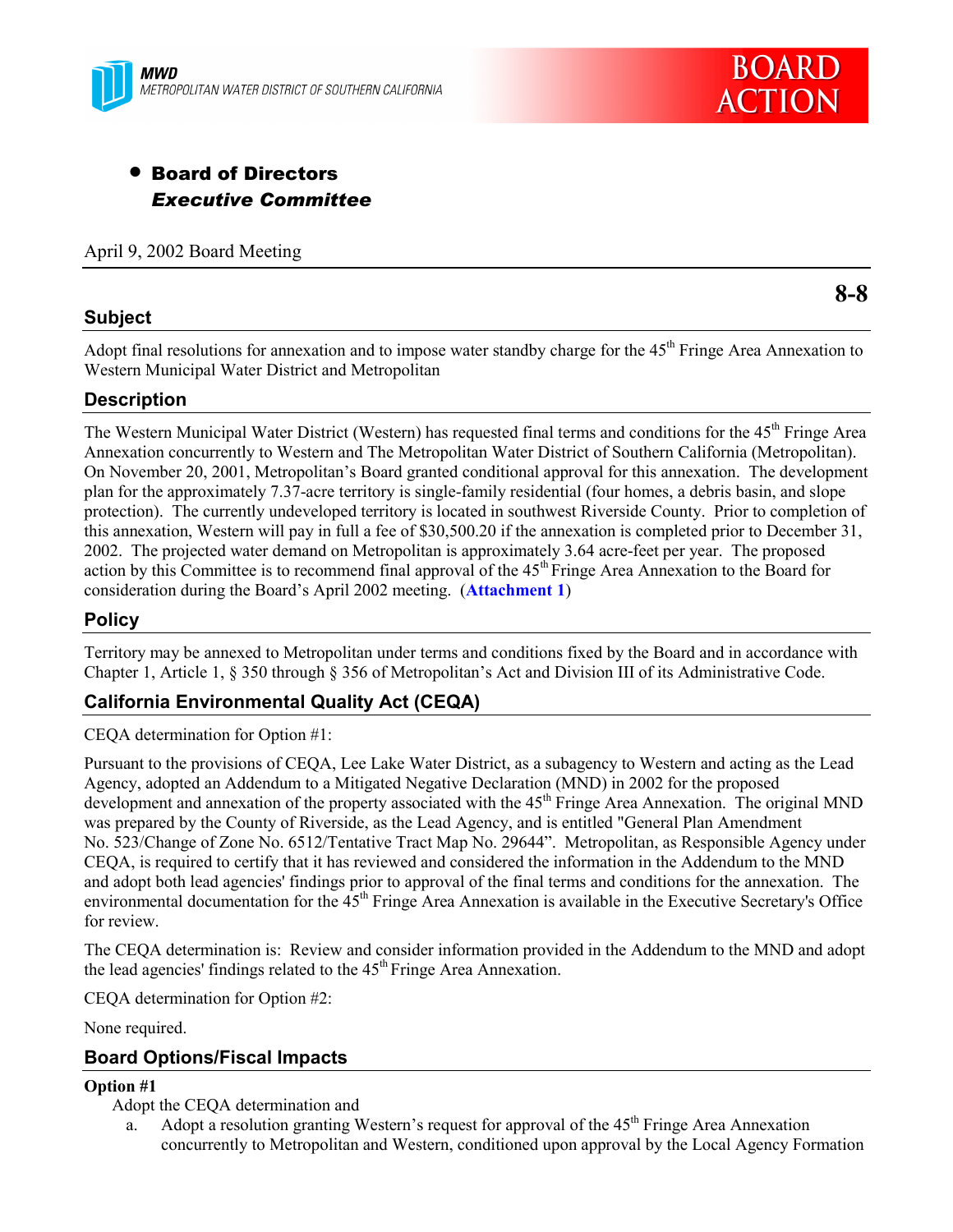Commission of Riverside County, and establishing Metropolitan's terms and conditions for this annexation (**Attachment 2**); and

b. Adopt a resolution to impose water standby charge at a rate of \$9.23 per acre or per parcel of less than one acre within the proposed annexation **(Attachment 3).**

**Fiscal Impact:** Receipt of annexation fee (\$30,500.20) and water sales revenue from annexed territory.

### **Option #2**

Decline Western 45<sup>th</sup> Fringe Area Annexation.

**Fiscal Impact:** Unrealized fees and water sales revenue due to non-annexed area.

## **Staff Recommendation**

Option #1

2/19/2002 *Roy L. Wolfe Manager, Corporate Resources Date*

su *Ronald R. Gastelum*

2/27/2002 *Date*

*Chief Executive Officer*

**Attachment 1—Detailed Report for Western 45th Fringe Area Annexation**

**Attachment 2—Resolution Fixing Terms and Conditions**

**Attachment 3—Resolution Fixing and Adopting Water Standby Charge**

BLA #1492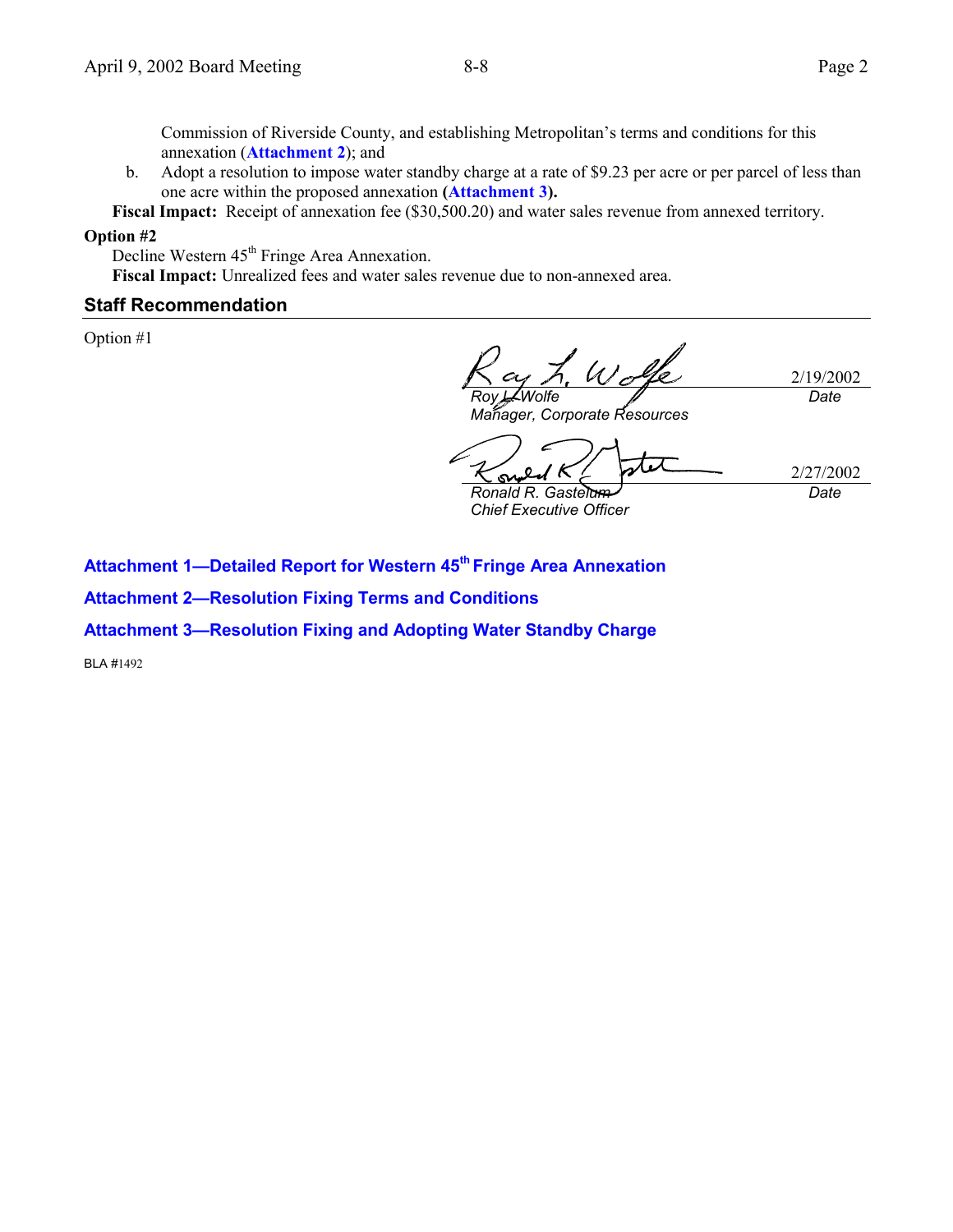## **Detailed Report – Western 45th Fringe Area Annexation**

The Western Municipal Water District (Western) Board of Directors has requested final terms and conditions for 45<sup>th</sup> Fringe Area Annexation concurrently to Western and The Metropolitan Water District of Southern California (Metropolitan) by Resolution 2190, dated December 5, 2001 (Exhibit A). On November 20, 2001, Metropolitan's Board granted conditional approval for this annexation and adopted a resolution of intent to impose a water standby charge upon the annexing territory. Metropolitan's Board is asked to grant final approval, conditioned upon approval by the Riverside Local Agency Formation Commission, by adopting the Resolution Fixing Terms and Conditions (Attachment 2).

Metropolitan's Board adopted a resolution of intention to impose a water standby charge within the proposed  $45<sup>th</sup>$ Fringe Area Annexation at its meeting on November 20, 2001. Pursuant to Resolution 8786, the Board held a public hearing January 8, 2002. Interested parties were given the opportunity to present their views regarding the proposed charge and the Engineer's Report. Also pursuant to Resolution 8786 and in accordance with the requirements of Article XIII D, § 4, of the California Constitution, the Executive Secretary provided written notice, by mail, of such hearing to the owners of record of the parcels identified in the Engineer's Report. Enclosed in the mailed notice was an assessment ballot whereby the owners could indicate either support or opposition to the proposed water standby charge. No majority protest (as defined in Article XIII D, § 4 of the California Constitution) was found to exist upon conclusion of the hearing; therefore, it will be requested that Metropolitan's Board consider and act upon the recommendation to adopt a second resolution (see Attachment 3-- Resolution Fixing and Adopting Water Standby Charge), which imposes a Metropolitan water standby charge in the amount of \$9.23 per acre, or per parcel less than one acre, within the territory of the  $45<sup>th</sup>$  Fringe Area Annexation.

The annexation charge has been calculated pursuant to § 3300 of Metropolitan's Administrative Code. Utilizing the current rate of \$3,460 per acre and the sum of \$5,000 for processing costs, the annexation charge is \$30,500.20 if completed by December 31, 2002. The \$5,000 processing charge has been paid. The annexation fee will be paid in cash.

Approval of Metropolitan's water standby charge in the amount noted above, which is equal to the amount of Metropolitan's water standby charge imposed elsewhere within Western's territory, is a condition to complete this annexation. Pursuant to the terms of the resolution (Attachment 3), Metropolitan may levy a standby charge at the rate stated in this resolution beginning in a subsequent fiscal year.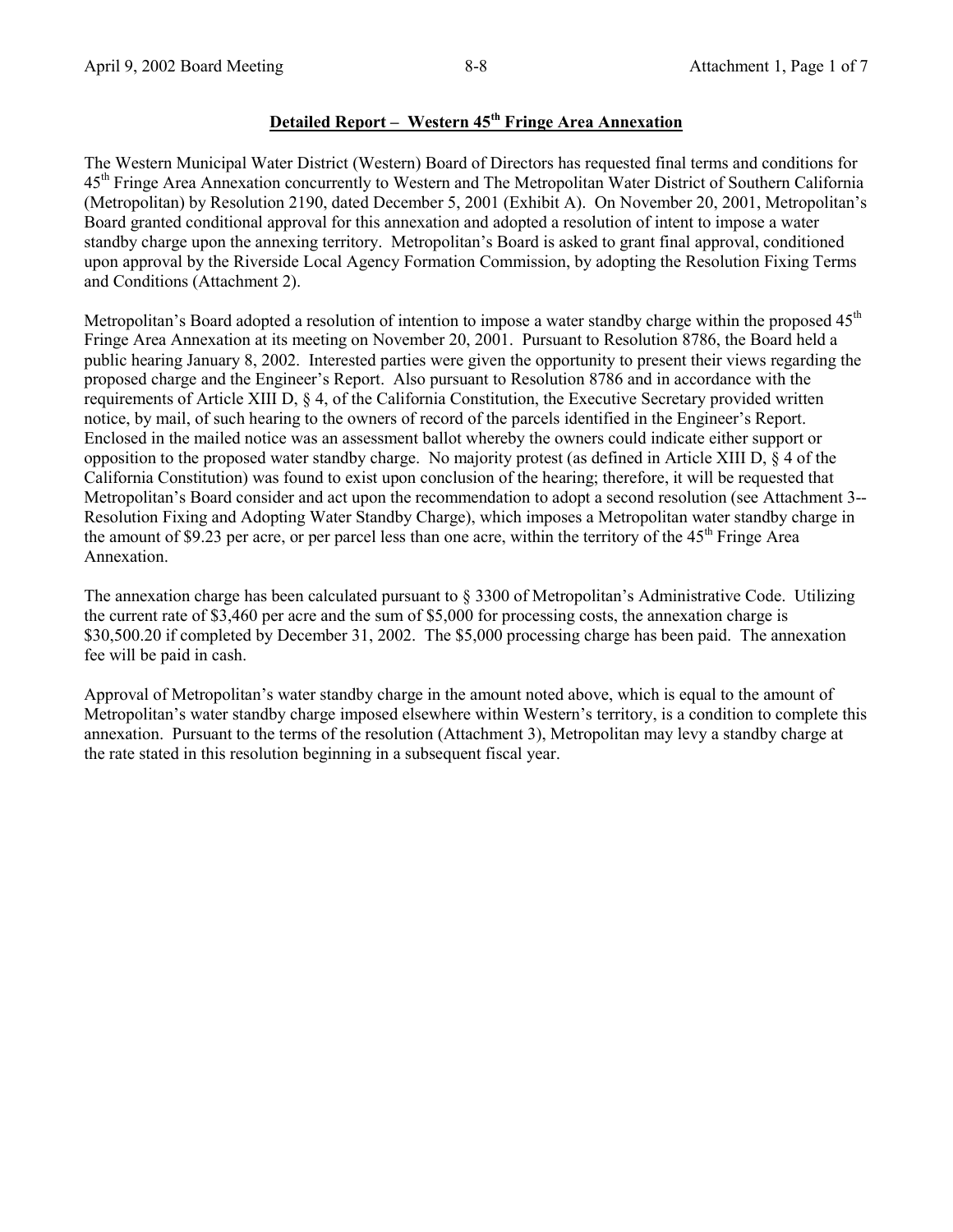#### RESOLUTION 2190

RESOLUTION OF THE BOARD OF DIRECTORS OF WESTERN MUNICIPAL WATER DISTRICT OF RIVERSIDE COUNTY MAKING APPLICATION TO THE BOARD OF DIRECTORS OF THE METROPOLITAN WATER DISTRICT OF SOUTHERN CALIFORNIA FOR IMPOSITION OF FORMAL TERMS AND CONDITIONS FOR THE ANNEXATION OF CERTAIN TERRITORY TO WESTERN MUNICIPAL WATER DISTRICT OF RIVERSIDE COUNTY AND TO THE METROPOLITAN WATER DISTRICT OF SOUTHERN CALIFORNIA 45th FRINGE AREA ANNEXATION

WHEREAS, Western Municipal Water District of Riverside County (Western) is duly organized and exists under and pursuant to the provisions of the Municipal Water District Law of 1911; and

WHEREAS, this Board of Directors by its Resolution 2190 enacted December 5, 2001, pursuant to Section 57000 of the Government Code of the State of California, initiated application to the Local Agency Formation Commission for the annexation of certain territory to Western, said area being hereinafter designated as "45th Fringe Area"; and

WHEREAS, said territory, consisting of approximately 7.73 acres, is now generally uninhabited having less than 12 registered voters herein, consists of unincorporated territory only, and is within the County of Riverside; and

WHEREAS, said territory lies contiguous to the boundaries of Western, Metropolitan Water District of Southern California (MWD) and Lee Lake Water District (LLWD); and

WHEREAS, it is the desire of the Board of Directors of this District, in keeping with the proceedings referred to above, to accomplish the annexation to Western of that territory designated as the 45th Fringe Area;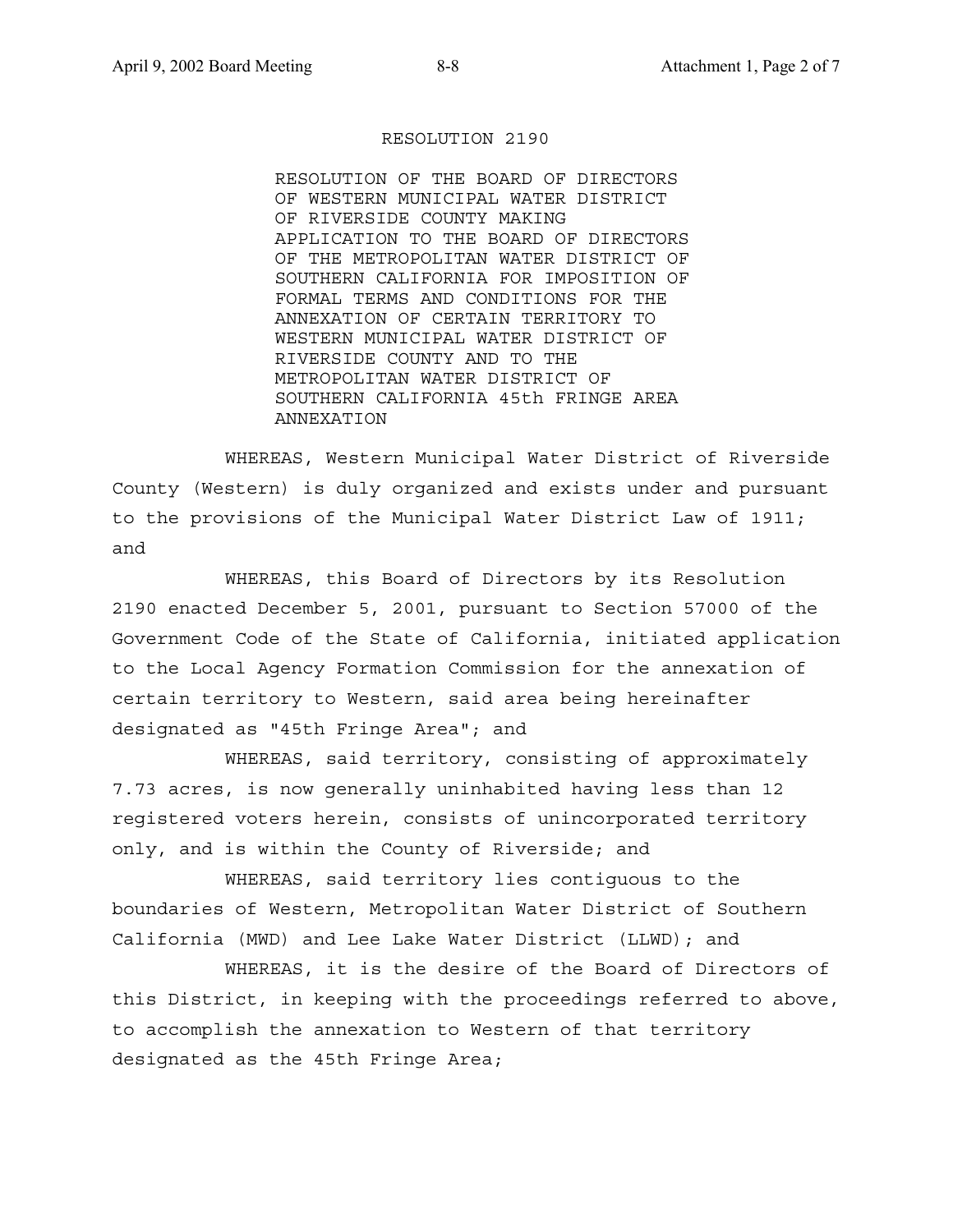NOW, THEREFORE, BE IT RESOLVED, by the Board of Directors in the name of and on behalf of Western apply, and it does hereby apply, to the Board of Directors of MWD for consent to concurrently annex to Western, LLWD and MWD the said 45th Fringe Area, pursuant to Section 372 of the MWD Act of 1969.

BE IT FURTHER RESOLVED, that this Board request, and it does hereby request, the Board of Directors of MWD to fix the terms and conditions upon which said annexation may be accomplished.

The territory herein referred to as the 45th Fringe Area is situated entirely within the County of Riverside, State of California; is generally uninhabited; and its exterior boundaries are described in Exhibit "A", which is on file with Western.

BE IT FURTHER RESOLVED, that the Deputy Secretary of this District be hereby authorized and directed to transmit to the Board of Directors of MWD a duly certified copy of this resolution.

ADOPTED this 5th day of December, 2001.

R. Al Lopez Secretary-Treasurer

December 5, 2001

I HEREBY CERTIFY that the foregoing is a full, true and correct copy of Resolution 2190 adopted by the Board of Directors of Western Municipal Water District of Riverside County at its regular meeting held December 5, 2001.

DONALD L. HARRIGER Deputy Secretary-Treasurer

\\FINANCE01\ACES\Administration\Board\Resolutions\R-2190 45th Annex-Citation Homes.doc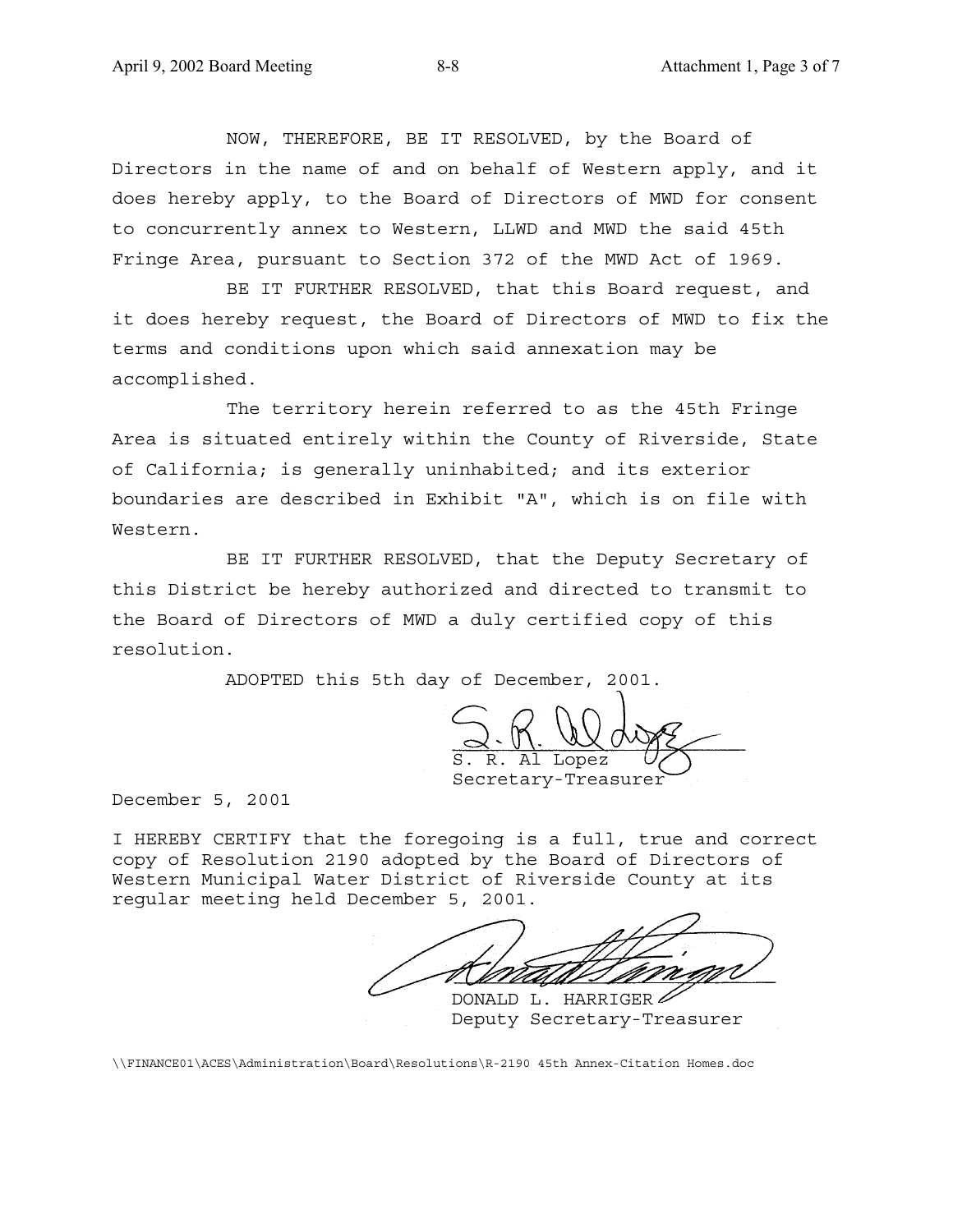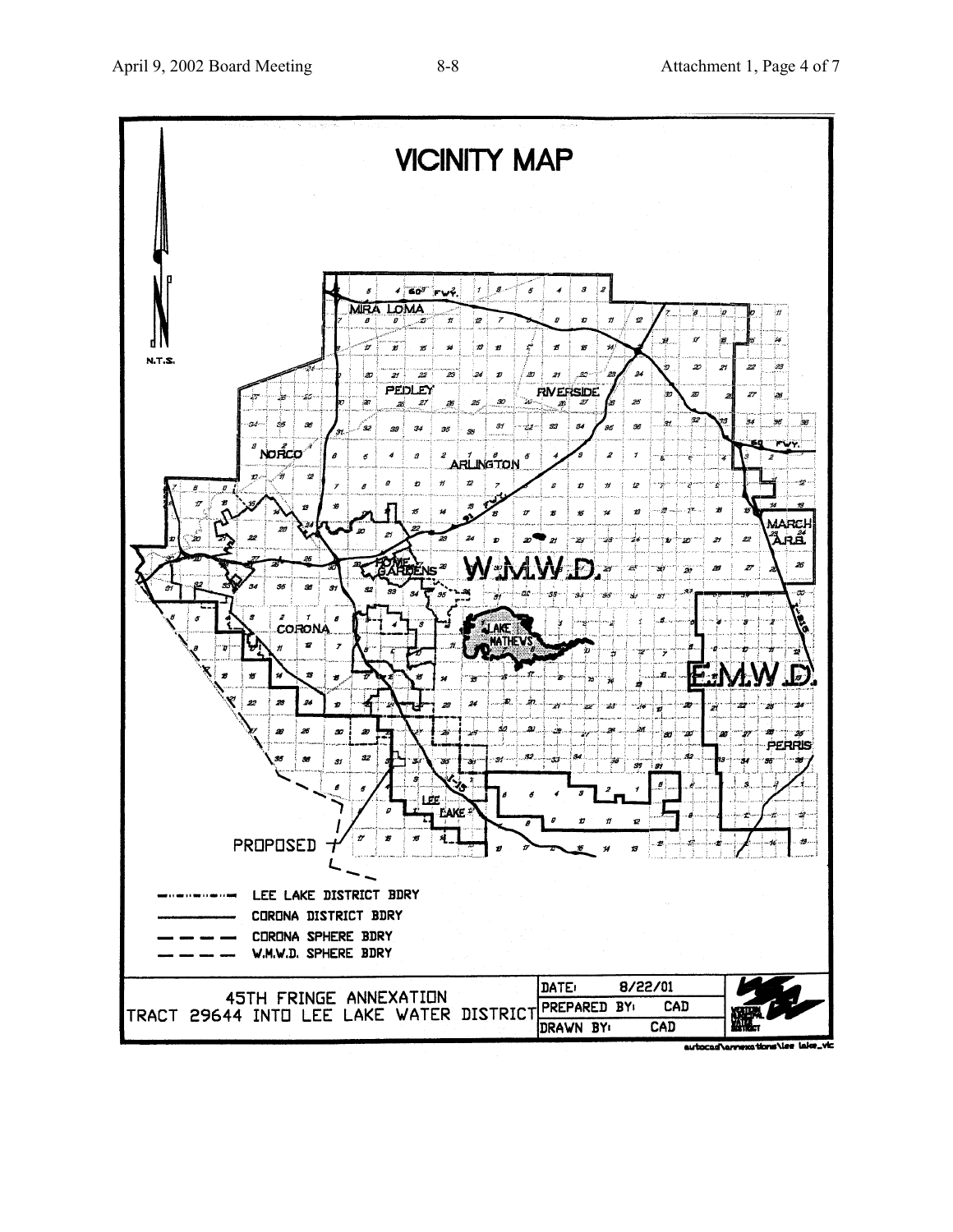

autocad\annexations\lee lake\_loc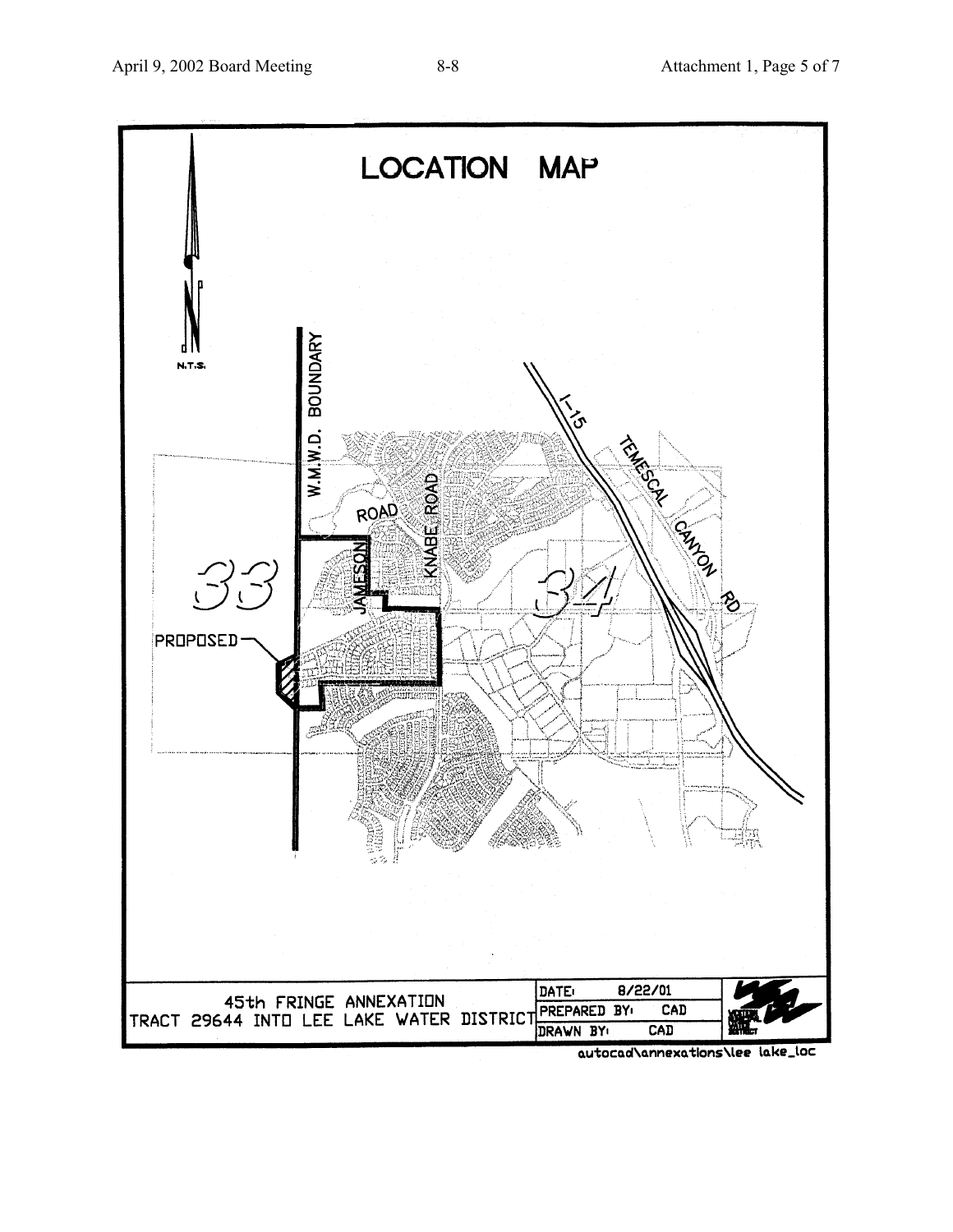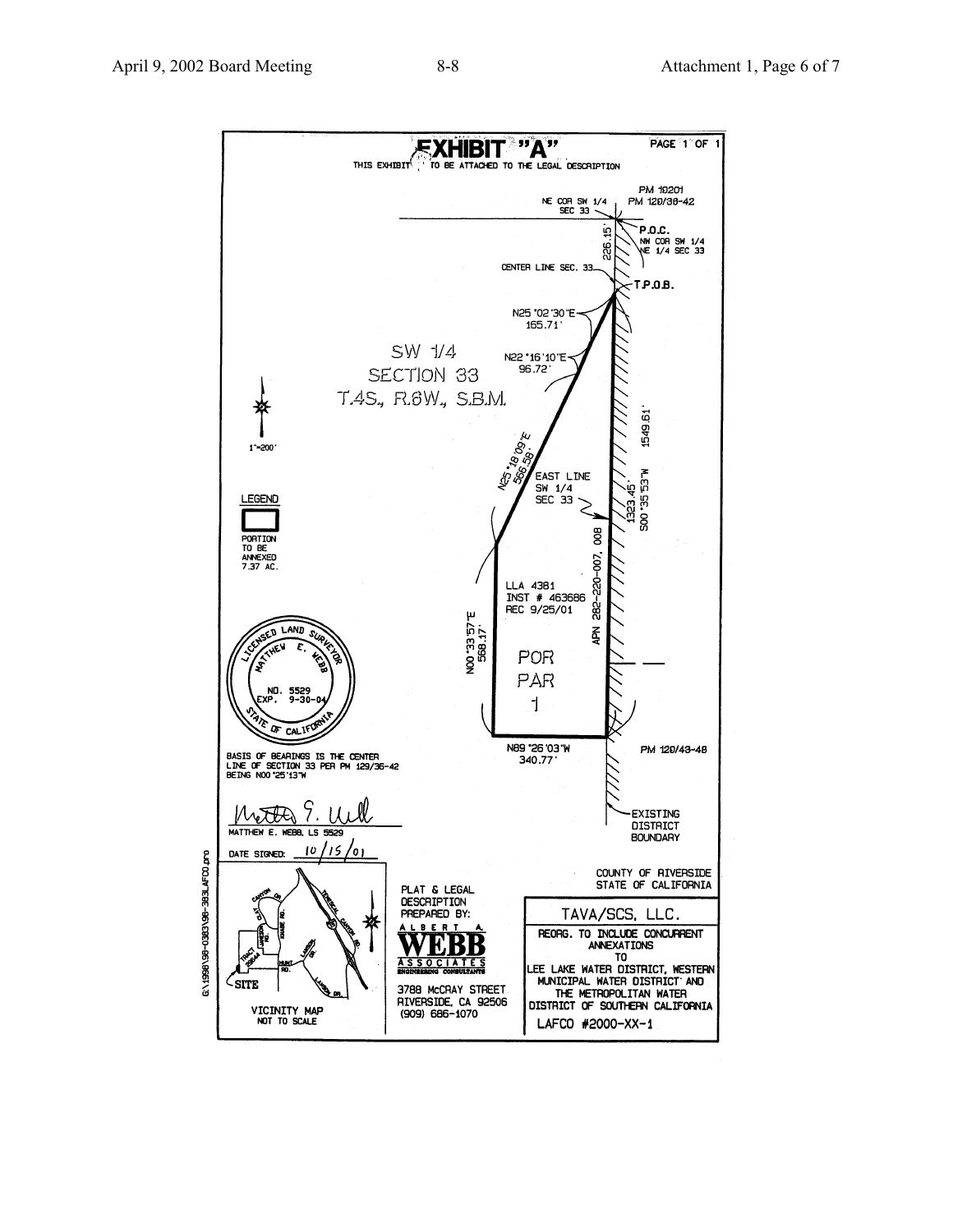#### **EXHIBIT "A"**

#### REORGANIZATION TO INCLUDE CONCURRENT **ANNEXATIONS** TO LEE LAKE WATER DISTRICT, WESTERN MUNICIPAL WATER DISTRICT AND THE METROPOLITAN WATER DISTRICT OF SOUTHERN CALIFORNIA LAFCO 2001-XX-1

That portion of the southwest quarter of Section 33, Township 4 South, Range 6 West, San Bernardino Meridian in the County of Riverside, State of California described as follows;

COMMENCING at the center of said Section 33 per Parcel Map No. 19201, as shown by map on file in Book 129 at pages 36 through 42 inclusive thereof, Records of Riverside County, California;

Thence South 00°35'53" West along the east line of said southwest quarter, a distance of 226.15 feet to the TRUE POINT OF BEGINNING;

Thence continuing along said east line South 00°35'53" West, a distance of 1323.45 feet to a point thereon;

Thence North 89°26'03" West, a distance of 340.77 feet;

Thence North 00°33'57" East, a distance of 568.17 feet;

Thence North 25°18'09" East, a distance of 566.58 feet;

Thence North 22°16'10" East, a distance of 96.72 feet;

Thence North 25°02'30" East, a distance of 165.71 feet to the TRUE POINT OF **BEGINNING.** 

Containing 7.37 acres, more or less.

SEE PLAT ATTACHED HERETO AS EXHIBIT "A"

PREPARED UNDER MY SUPERVISION

Matthew E. Webb.

Prepared by: Checked by:



'98-0383\LEGAL-LAFCO.DOC

Page 1 of 1

Albert A. Webb Associates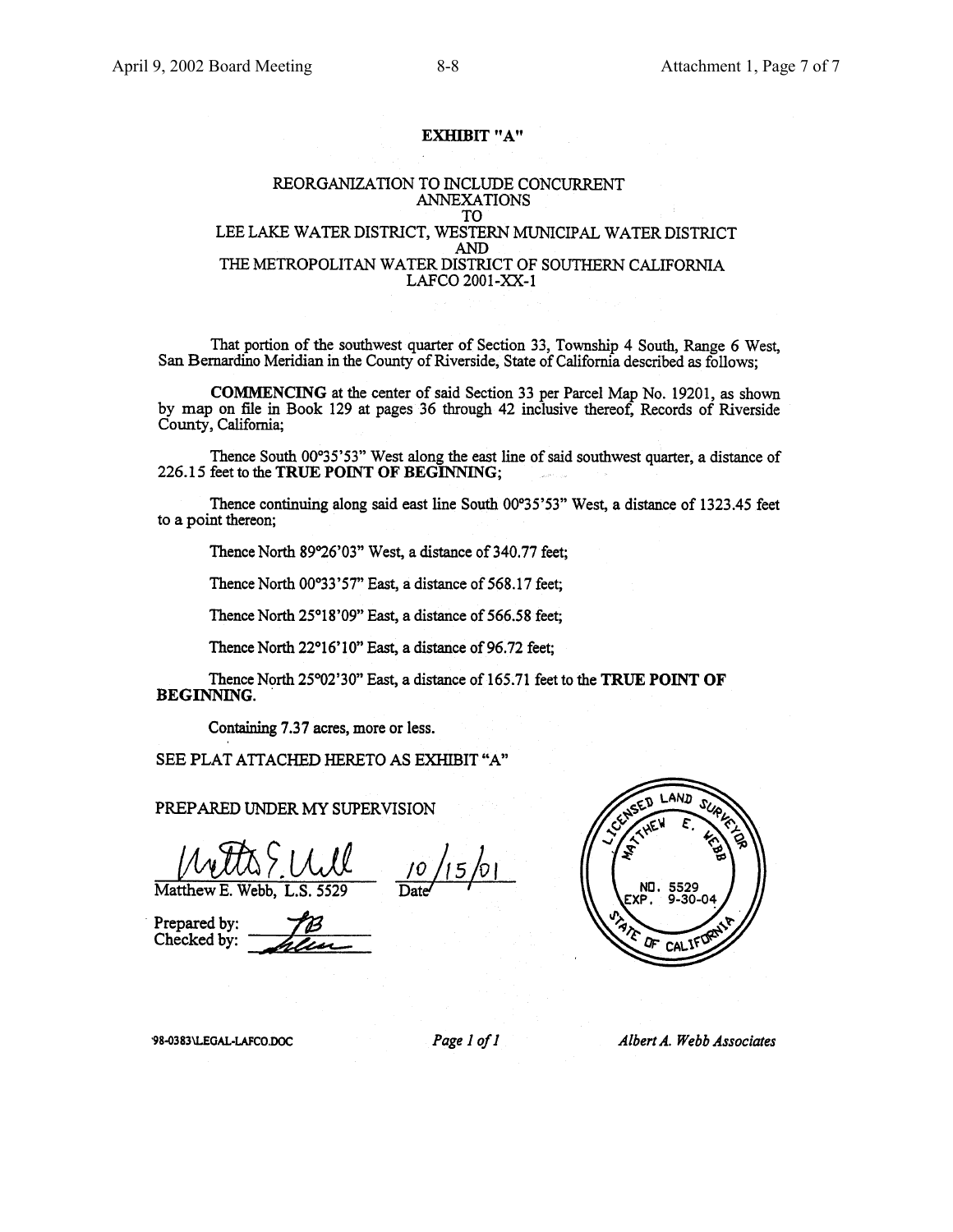## **RESOLUTION**

## RESOLUTION OF THE BOARD OF DIRECTORS OF THE METROPOLITAN WATER DISTRICT OF SOUTHERN CALIFORNIA CONSENTING TO WESTERN MUNICIPAL WATER DISTRICT'S 45TH FRINGE AREA ANNEXATION AND FIXING THE TERMS AND CONDITIONS OF SAID ANNEXATION TO THE METROPOLITAN WATER DISTRICT OF SOUTHERN CALIFORNIA

A. WHEREAS, the Board of Directors of the Western Municipal Water District (Western), a municipal water district, situated in the County of Riverside, State of California, pursuant to Resolution No. 2190, adopted December 5, 2001, in accordance with the provisions of the Metropolitan Water District Act, has applied to the Board of Directors of The Metropolitan Water District of Southern California (Metropolitan) for consent to annex thereto certain uninhabited territory situated in the County of Riverside, particularly described in an application to the Riverside Local Agency Formation Commission (LAFCO), concurrently with the annexation thereof to Western, such annexation to Metropolitan to be upon such terms and conditions as may be fixed by the Board of Directors of Metropolitan; and

B. WHEREAS, completion of said annexation shall be conditioned upon approval by the LAFCO; and

C. WHEREAS, pursuant to the provisions of the California Environmental Quality Act (CEQA), Lee Lake Water District, as a subagency to Western and acting as the Lead Agency, adopted an Addendum to a Mitigated Negative Declaration (MND) in 2002 for the proposed development and annexation of the property associated with the 45th Fringe Area Annexation, with the original MND entitled "General Plan Amendment No. 523/Change of Zone No. 6512/Tentative Tract Map No. 29644" as prepared by another lead agency, County of Riverside. Also pursuant to CEQA, Metropolitan, as Responsible Agency, is required to certify that it has reviewed and considered the information in the Addendum to the MND and adopt both lead agencies' findings prior to approval of the final terms and conditions for the 45<sup>th</sup> Fringe Area Annexation; and

D. WHEREAS, it appears to this Board of Directors that such application should be granted, subject to the terms and conditions hereinafter set forth.

E. NOW, THEREFORE, BE IT RESOLVED, that the Board of Directors of Metropolitan, acting as Responsible Agency, has reviewed and considered the information in the Addendum to the MND and adopted the lead agencies' findings prior to approval of the final terms and conditions for the 45<sup>th</sup> Fringe Area Annexation; and subject to the following terms and conditions, does hereby grant the application of the governing body of Western for consent to annex the 45th Fringe Area Annexation to Metropolitan and does hereby fix the terms and conditions of such annexation:

### Section 1.

The annexation of said area to Western shall be made concurrently with the annexation thereof to Metropolitan, and all necessary certificates, statements, maps, and other documents required to be filed by or on behalf of Western to effectuate the annexation shall be filed on or before December 31, 2002.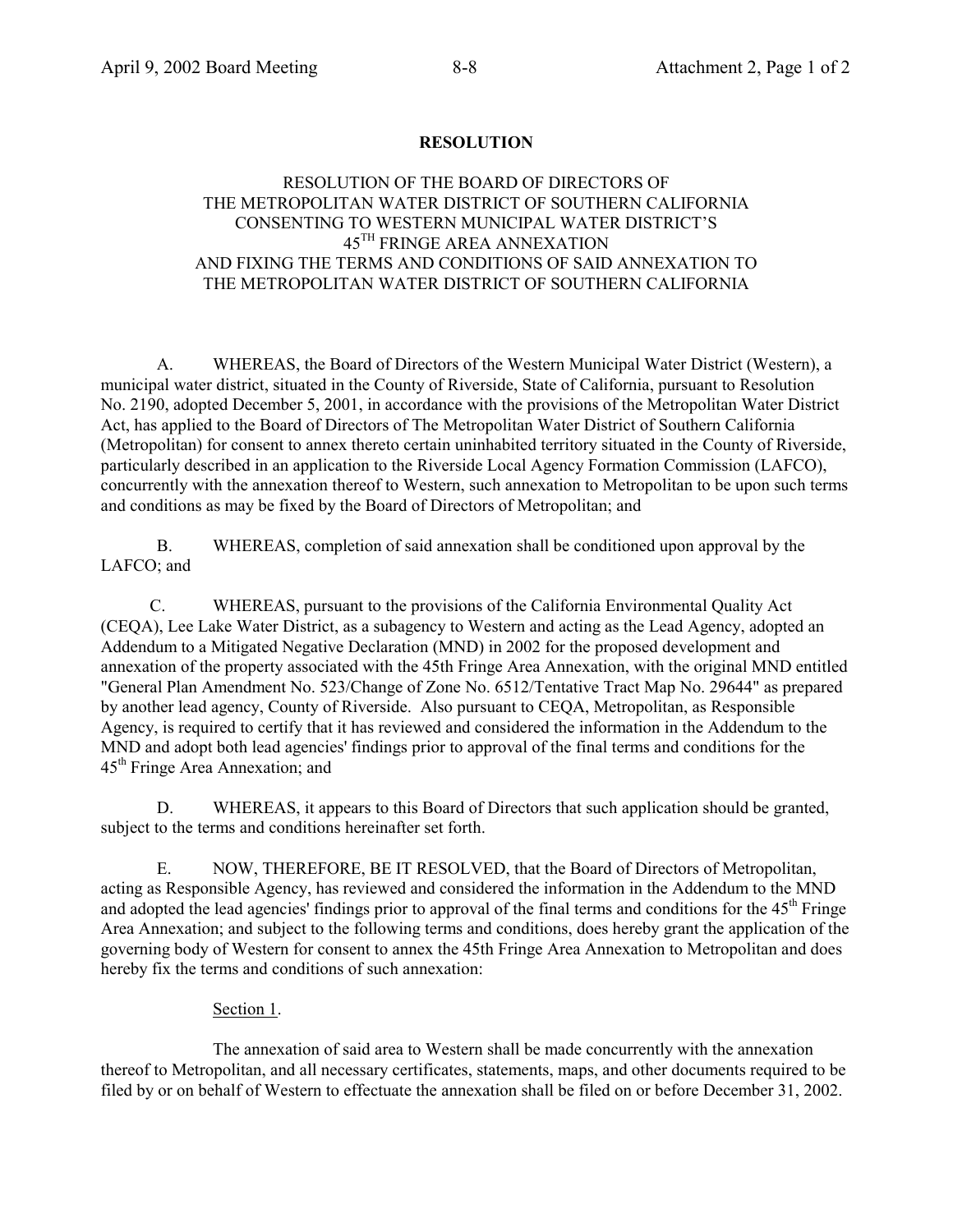## Section 2.

Prior to filing a request for a Certificate of Completion of the annexation proceedings with LAFCO, Western shall submit a certified copy of LAFCO's resolution approving the annexation to the member agency, and shall pay to Metropolitan, in cash the sum of \$30,500.20 if the annexation is completed by December 31, 2002. If the annexation is completed during the 2002 calendar year, the annexation charge will be calculated based on the then current rate.

## Section 3.

All necessary steps (including without limitation, pursuant to Article XIII D of the California Constitution) for imposition of Metropolitan water standby charge in the amount of \$9.23 per acre or per parcel of less than one acre for fiscal year 2001/02 shall be completed.

## Section 4.

a. Metropolitan shall be under no obligation to provide, construct, operate, or maintain feeder pipelines, structures, connections, and other facilities required for the delivery of water to said area from works owned or operated by Metropolitan.

b. Western shall not be entitled to demand that Metropolitan deliver water to Western for use, directly or indirectly, within said area, except for domestic or municipal use therein.

The delivery of all water by Metropolitan, regardless of the nature and time of use of such water shall be subject to regulations promulgated from time to time by Metropolitan.

d. Except upon the terms and conditions specifically approved by the Board of Directors of Metropolitan, water sold and delivered by Metropolitan shall not be used in any manner which intentionally or avoidably results in the direct or indirect benefit of areas outside Metropolitan, including use of such water outside Metropolitan or use thereof within Metropolitan in substitution for other water outside Metropolitan.

F. BE IT FURTHER RESOLVED that the Executive Secretary be, and she hereby is, directed to transmit forthwith to the governing body of Western a certified copy of this resolution.

I HEREBY CERTIFY that the foregoing is a full, true, and correct copy of a resolution adopted by the Board of Directors of The Metropolitan Water District of Southern California at its meeting held April 9, 2002.

> Executive Secretary The Metropolitan Water District of Southern California

 $\frac{1}{2}$  ,  $\frac{1}{2}$  ,  $\frac{1}{2}$  ,  $\frac{1}{2}$  ,  $\frac{1}{2}$  ,  $\frac{1}{2}$  ,  $\frac{1}{2}$  ,  $\frac{1}{2}$  ,  $\frac{1}{2}$  ,  $\frac{1}{2}$  ,  $\frac{1}{2}$  ,  $\frac{1}{2}$  ,  $\frac{1}{2}$  ,  $\frac{1}{2}$  ,  $\frac{1}{2}$  ,  $\frac{1}{2}$  ,  $\frac{1}{2}$  ,  $\frac{1}{2}$  ,  $\frac{1$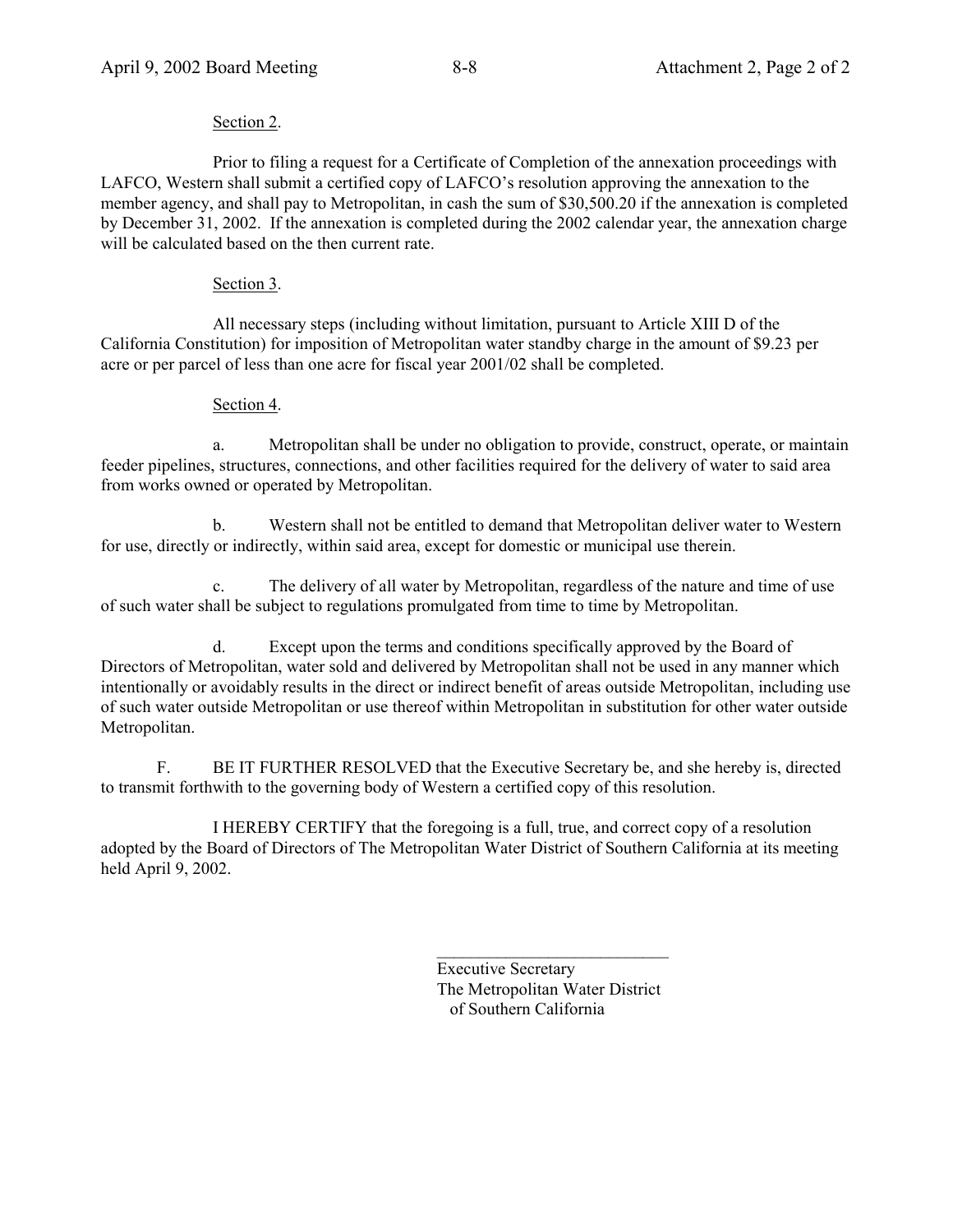### **RESOLUTION**

## RESOLUTION OF THE BOARD OF DIRECTORS OF THE METROPOLITAN WATER DISTRICT OF SOUTHERN CALIFORNIA FIXING AND ADOPTING WATER STANDBY CHARGE CONTINGENT UPON WESTERN MUNICIPAL WATER DISTRICT'S 45th FRINGE AREA ANNEXATION

WHEREAS, pursuant to Resolution 8786, adopted by the Board of Directors (the "Board") of The Metropolitan Water District of Southern California ("Metropolitan") at its meeting held November 20, 2001, the Board gave notice to the public and to each member public agency of Metropolitan of the intention of the Board to consider and take action on the Chief Executive Officerís (CEO) recommendation to impose a water charge for fiscal year 2001/02 on the property described in the Engineer's Report, dated September 2001 (the "Engineer's Report"), which was prepared by a registered professional engineer certified by the State of California and was attached as Attachment A to Resolution 8786;

WHEREAS, the owner of the parcel identified in the Engineer's Report has applied for annexation into the Western Municipal Water District ("Western") and Metropolitan;

WHEREAS, upon annexation, Metropolitan water will be available to such property and such parcels will receive the benefit of the projects provided in part with proceeds of Metropolitan water standby charges, as described in the Engineer's Report;

WHEREAS, Western has requested that Metropolitan impose water standby charges on such property at the rate specified in the Engineer's Report and provided herein, following annexation of such property into Metropolitan;

WHEREAS, Resolution 8786 provides that the Board would meet in regular session to hold a public protest hearing at which interested parties could present their views regarding the proposed water standby charges and the Engineer's Report;

WHEREAS, pursuant to the terms of Resolution 8786 the Executive Secretary provided written notice in accordance with the requirements of Article XIII D, Section 4 of the California Constitution of the proposed water standby charge by mail to the record owner of the property identified in the Engineer's Report of such public hearing, and the notice included an assessment ballot whereby the owner could indicate his or her name, reasonable identification of his or her parcel, and his or her support for or opposition to the proposed water standby charge;

WHEREAS, the Board conducted in conformance with Resolution 8786 a public hearing. The hearing was held January 8, 2002, at which interested parties were given the opportunity to present their views regarding the proposed water standby charge and the Engineerís Report and to protest the charges, if they so desired, and the Board duly considered any such protests and other views presented to it at the public hearing; and

WHEREAS, prior to the conclusion of the public hearing the Executive Secretary reviewed the assessment ballots submitted, and it was found that no majority protest (as defined in Article XIII D, Section 4 of the California Constitution) exists;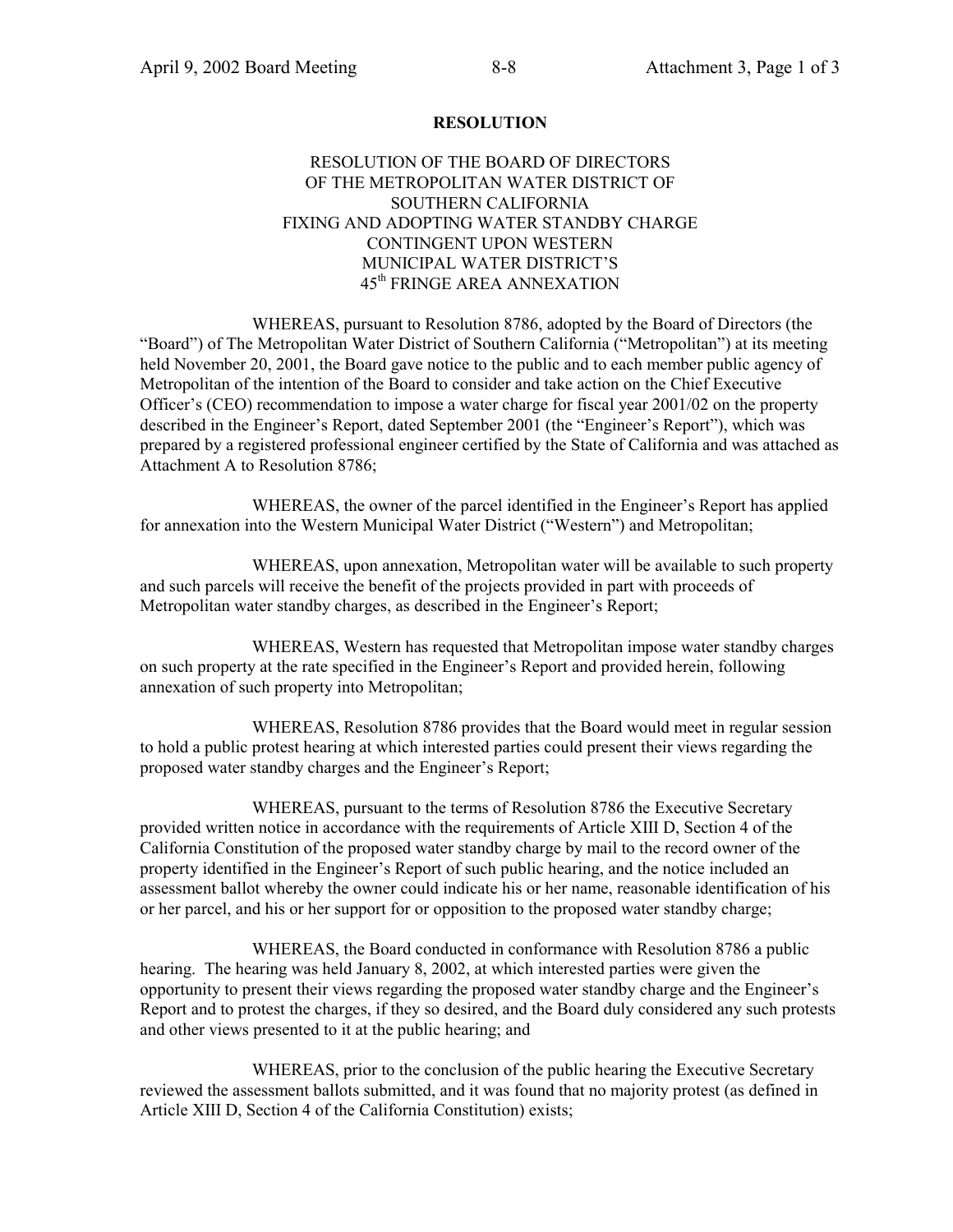NOW THEREFORE, the Board of Directors of The Metropolitan Water District of Southern California does hereby resolve, determine and order as follows:

**Section 1.** That the Board of Metropolitan, pursuant to the Engineer's Report, finds that the land described in said Engineer's Report upon annexation to Metropolitan will be benefited as described in such report and on that basis, hereby fixes and adopts a water standby charge for fiscal year 2001/02 on such lands to which Metropolitan water is made available for any purpose, whether water is actually used or not.

**Section 2**. That the water standby charge per acre of land, or per parcel of land less than an acre, as shown in the Engineer's Report, shall be \$9.23 which is equal to the amount of Metropolitan's existing water standby charge on other properties located within the territory of Western.

**Section 3.** That no water standby charge on any parcel exceeds the reasonable cost of the proportional special benefit conferred on that parcel, as shown in the Engineer's Report. The Engineer's Report separates the special benefits from the general benefits and identifies each of the parcels on which a special benefit is conferred.

**Section 4**. That the water standby charge shall be collected on the tax rolls, together with the ad valorem property taxes which are levied by Metropolitan for the payment of pre-1978 voter-approved indebtedness. Any amounts so collected shall be applied as a credit against Western's obligation to pay its readiness-to-serve charge for fiscal year 2001/02. After such member agencyís readiness-to-serve charge allocation is fully satisfied, any additional collections shall be credited to other outstanding obligations of such member agency to Metropolitan or future readinessto-serve obligations of such agency.

**Section 5.** That the water standby charge is fixed and adopted contingent upon completion of annexation of the land described in the Engineer's Report. If such annexation is not completed in time to permit imposition of standby charges for fiscal year 2001/02, Metropolitan may levy standby charges at the rate stated in this resolution beginning in a subsequent fiscal year.

**Section 6.** That in the event that the water standby charge, or any portion thereof, is determined to be an unauthorized or invalid fee, charge or assessment by a final judgment in any proceeding at law or in equity, which judgment is not subject to appeal, or if the collection of the water standby charge shall be permanently enjoined and appeals of such injunction have been declined or exhausted, or if Metropolitan shall determine to rescind or revoke the water standby charge, then no further water standby charge shall be collected within the territory described in the Engineer's Report and Western shall pay its readiness-to-serve charge obligation to Metropolitan in full, as if imposition of such water standby charges had never been sought.

**Section 7.** That pursuant to the provisions of the California Environmental Quality Act (CEQA), Lee Lake Water District, as a subagency to Western and acting as the Lead Agency, adopted an Addendum to a Mitigated Negative Declaration (MND) in 2002 for the proposed development and annexation of the property associated with the 45th Fringe Area Annexation, with the original MND entitled "General Plan Amendment No.523/Change of Zone No. 6512/Tentative Tract Map No. 29644" as prepared by another Lead Agency, County of Riverside. Also pursuant to CEQA, Metropolitan, as Responsible Agency, is required to certify that it has reviewed and